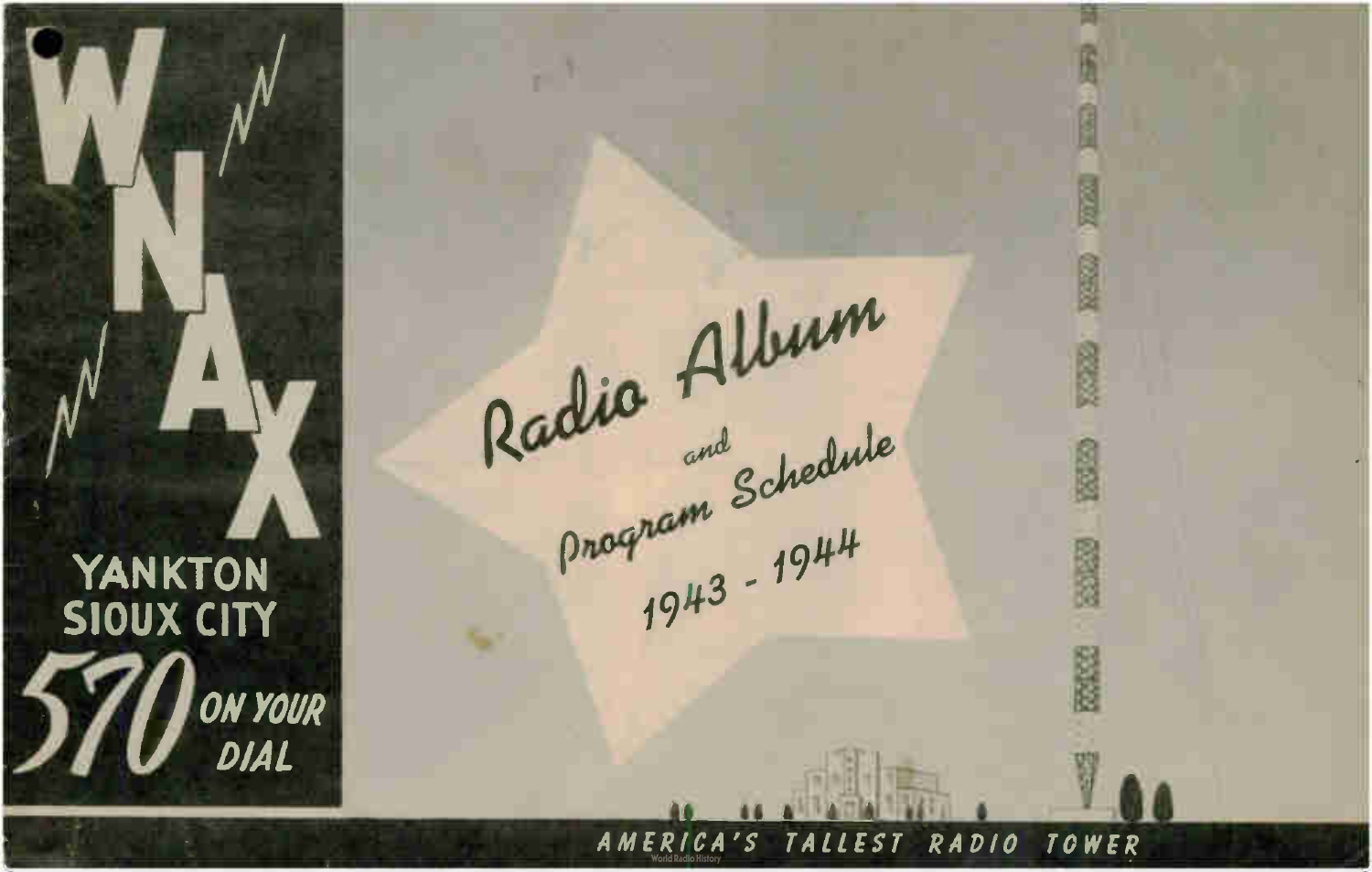# SUNDAY MORNING

7:30 — Reverend Cedarholm 8:00 - Reverend Mars 9:00 — WORLD PASSES BY 9:30 — Iowa Speaks 10:00 — NEWS 10:05 — Navy Choir 10:30 — Columbia Country Journal 11:00 — Salt Lake City Choir 11:30 — Trans- Atlantic Coll





"San

PHIL BAKER "Take It Or Leave It"



CONRAD NAGEL "Radio Reader's Digest"



Dr. BENJAMIN ORDWAY "Crime Doctor"



ANDRE KOSTELANETZ "The Pause That Refreshes"

ri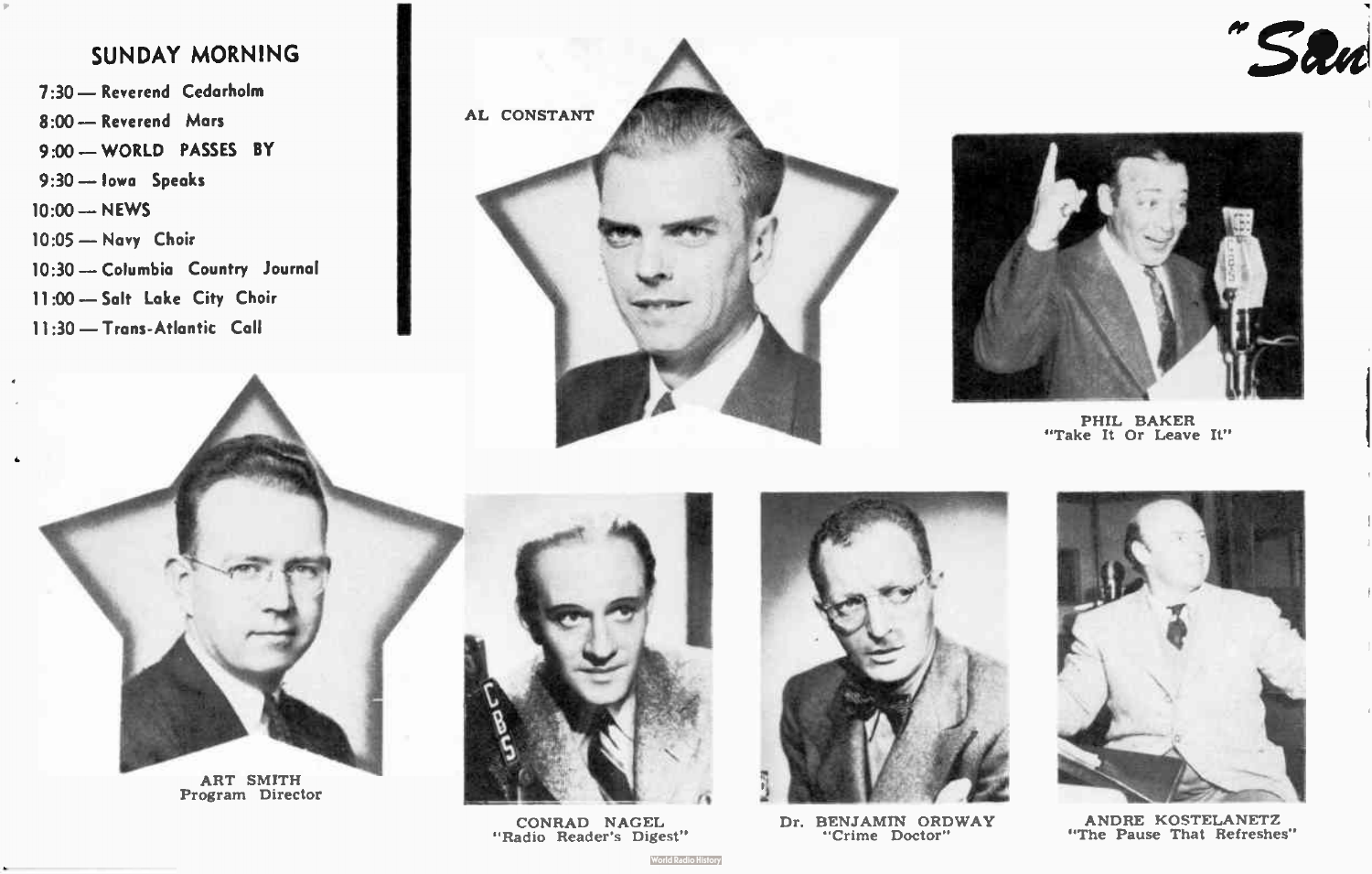

# SUNDAY AFTERNOON

12:00 — Farm Week in Review 12:15 — SUNDAY HEADLINE NEWS 12:30 — Nut Sunday Club 12:45 — Kurt Massey 1:00 — Ceiling Unlimited 1:30 — WORLD NEWS TODAY 2:00 - N. Y. Philharmonic Concert 3:30 — Pause that Refreshes 4:00 — Lutheran Hour 4:30 — Back to God 5:00 — Silver Theatre 5:30 — America in the Air

### SUNDAY EVENING

6:00 — SUNSET EDITION NEWS 6:15 — Trinity Lutheran Church  $7:00 - 2$ roadway Bandbox 7:30 — Crime Doctor 7:55 — NED CALMER NEWS 8:00 — Rodio Reader's Digest 8:30 — Texaco Star Theatre 9:00 — Take It or Leave It 9:30 — Adventures of the Thin Man 10:00 — Old Fashioned Gospel Hour 11:00 to 12:05 - Dance Orch. & NEWS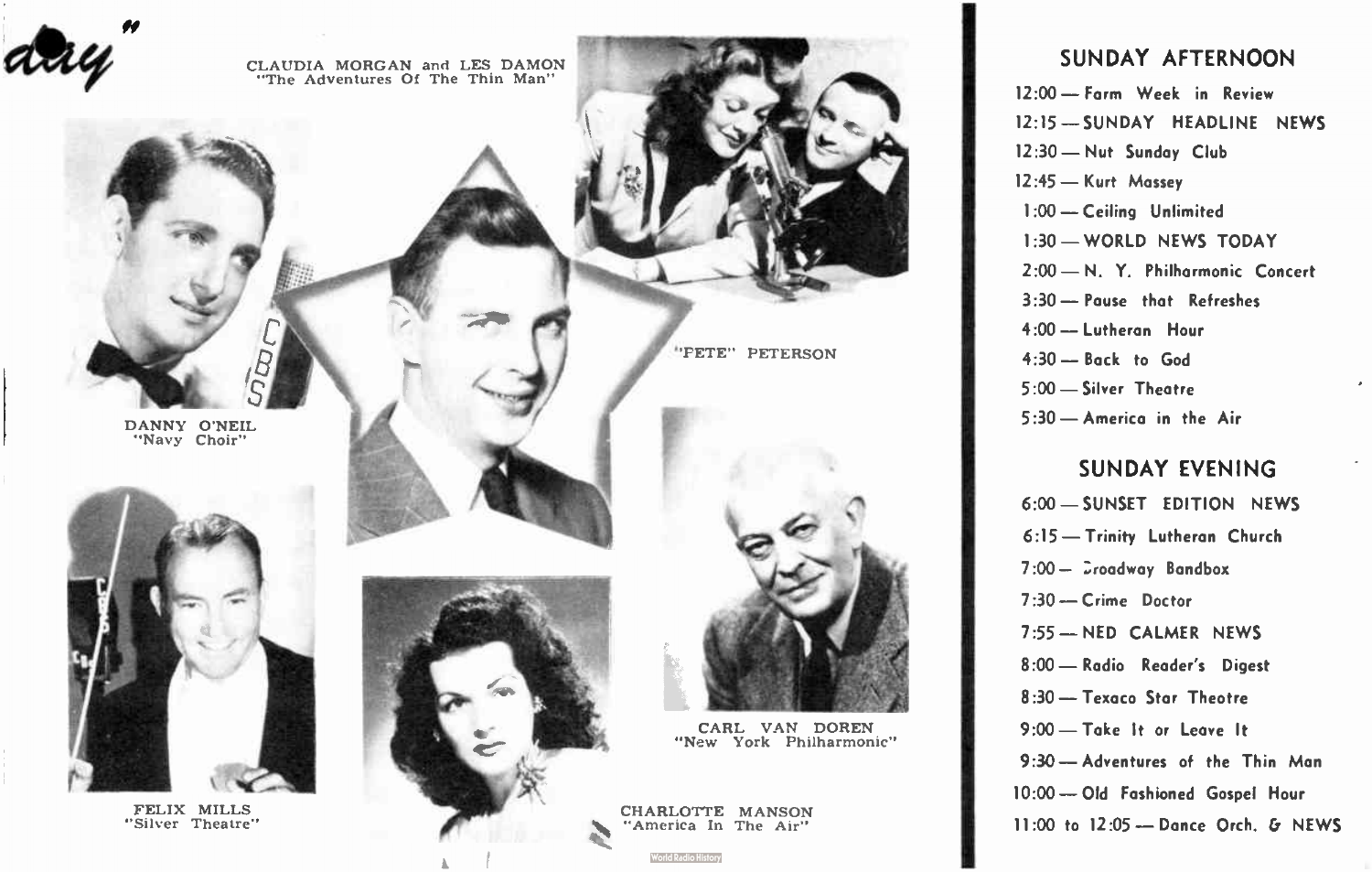# MONDAY MORNING

6:00 — Farm and Market Hour 6:30 — Reverend Cedarholm 7:00 — Early Birds 7:10 — Markets 7:15 — BREAKFAST EDITION NEWS 7:30 — Home Harmonies 7:45 — Hiram Higsby-Utah Trailers 8:00 — Happy Jack 8:15 — Tune Crackers 8:30 — Reverend Theodore Epp 9:00 — Valiant Lady 9:15 — Kitty Foyle 9:30 — Judy and Jane 9:45 — Bachelor's Children 10:00 — NEWS- WHITEY LARSON 10:10 — Markets  $10:15$  — Harpo and Tiny 10:30 - Betty Jean 10:45 — Aunt Jenny 11:00 - Kate Smith 11:15 — Big Sister 11:30 — Romance Helen Trent 11:45 — Our Gal Sunday

# MONDAY AFTERNOON

12:00 — Dinner Bell Roundup 12:15 — Central Public Markets 12:35 — NEWS-RUSS VAN DYKE 12:50 — Farm Reporter 1:00 — Young Dr. Malone 1:15 — Joyce Jordan, M. D. 1:30 — We Love and Learn

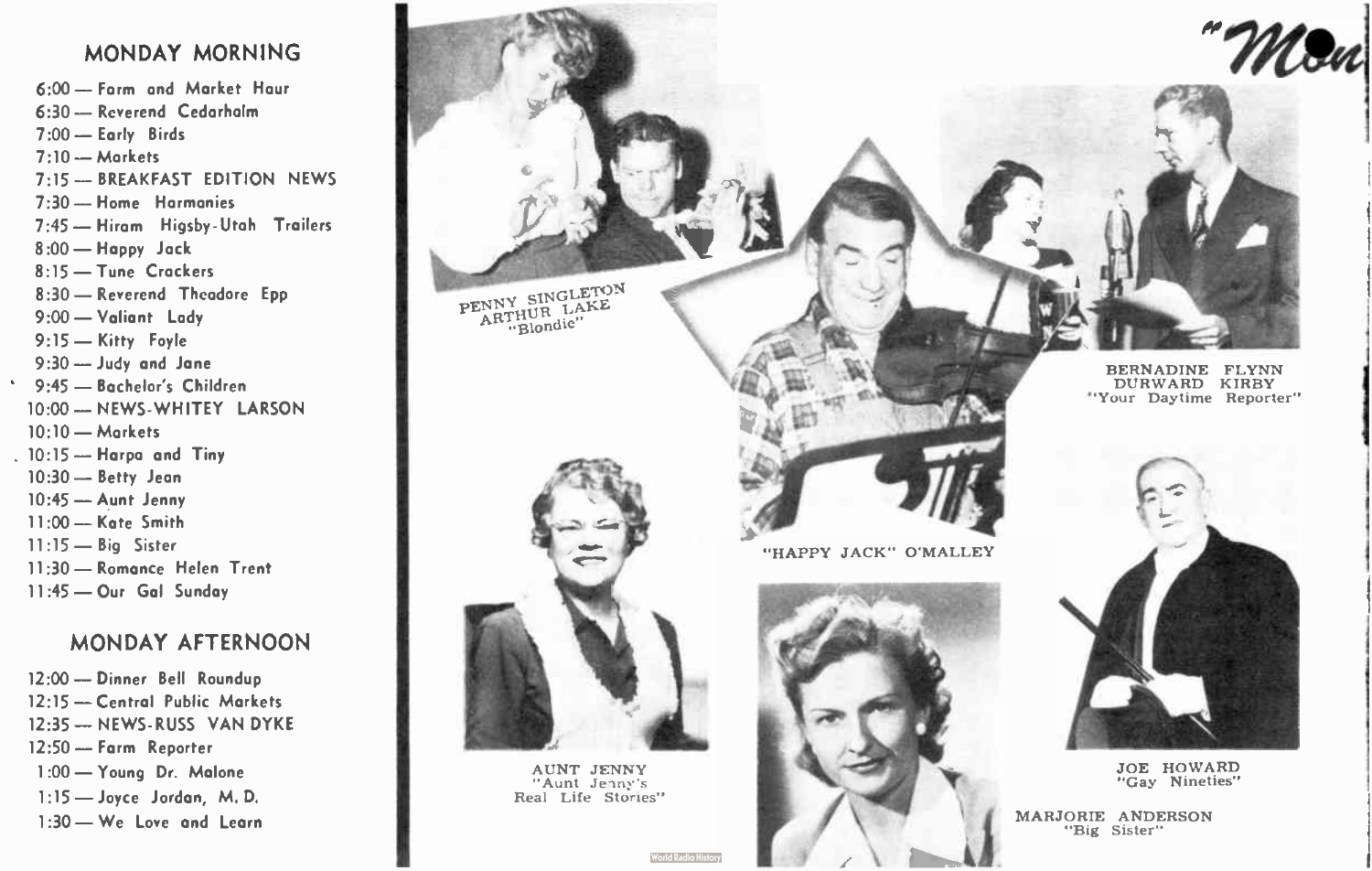

# MONDAY AFTERNOON (Continued)

1:45 — Goldberg's 2:00 — Brave Tomorrow 2:15 — Life Con be Beautiful 2:30 — Ma Perkins 2:45 — YOUR DAYTIME REPORTER 3:00 — Home Front Reporter 3:25 — Your Neighbor Lady 4:00 — Reverend Mors 4:30 — Miller Sisters 4:45 — American Women 5:00 — Stylists 5:15 — STANLEY DIXON COMMENTS 5:30 — Jack Armstrong 5:45 — WORLD TODAY 5:55 — JOSEPH C. HARSCH

# MONDAY EVENING

6:00 — Marion Matthews 6.15 — NEWS- WHITEY LARSON 6:30 — Lone Ronger 7:00 — Vox Pop 7:30 — Goy Nineties 7:55 — NEWS- BILL HENRY 8:00 — Lux Radio Theatre 9:00 — Screen Guild Players 9:30 — Blondie 10:00 — NEWS- WHITEY LARSON 10:15 - 1 Love a Mystery 10:30 to 12:05—CBS Dance Orch.-NEWS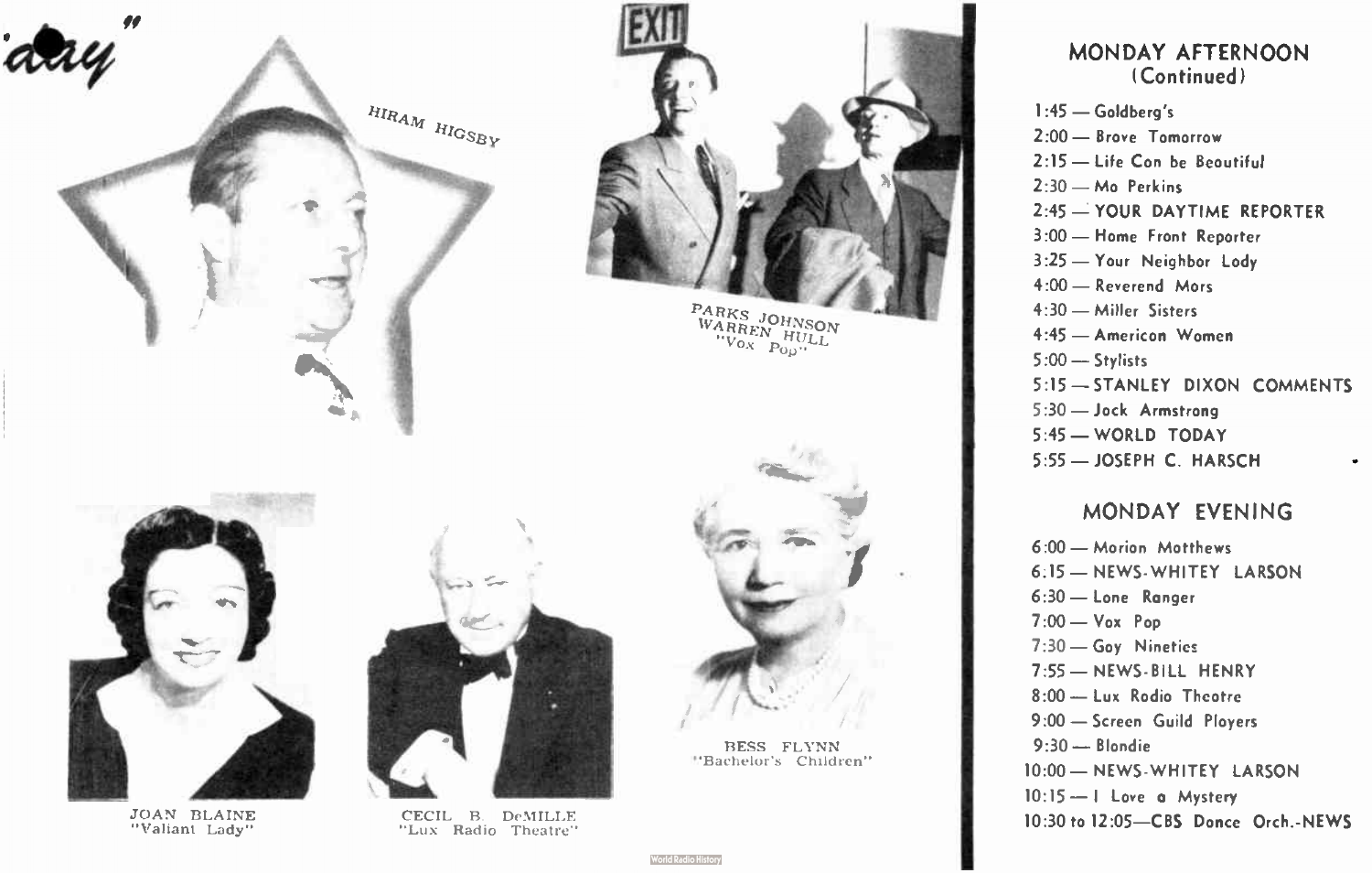# TUESDAY MORNING

6:00 — Farm and Market Hour 6:30 — Reverend Cedarholm 7:00 — Early Birds 7:10 — Markets 7:15 — BREAKFAST EDITION NEWS 7:30 — Home Harmonies 7:45 — Hiram Higsby - Utah Trailers 8:00 — Happy Jock 8:15 — Mal Murray Presents-8:30 — Reverend Theodore Epp 9:00 — Valiant Lady 9:15 — Kitty Foyle 9:30 — Judy and Jane 9:45 — Bachelor's Children 10:00 — NEWS- WHITEY LARSON 10:10 — Markets  $10:15$  — Harpo and Tiny 10:30 — Chuck Brady 10:45 — Aunt Jenny 11:00 — Kate Smith 11:15 — Big Sister 11:30 — Romance Helen Trent 11:45 — Our Gol Sunday

#### TUESDAY AFTERNOON

12:00 — Dinner Bell Roundup 12:15 — Central Public Markets 12:35 — NEWS-RUSS VAN DYKE 12:50 — Form Reporter 1:00 — Young Dr. Malone 1:15 — Joyce Jordan, M. D. 1:30 — We Love and Learn



 $\text{FRAN}$  CARL $^{100}$ 





DOUGLAS EDWARDS "Report To The Nation"



JULIE STEVENS "Kitty Foyle"



 $RUTH$  SMITH Small  $Of$  Helen Trent!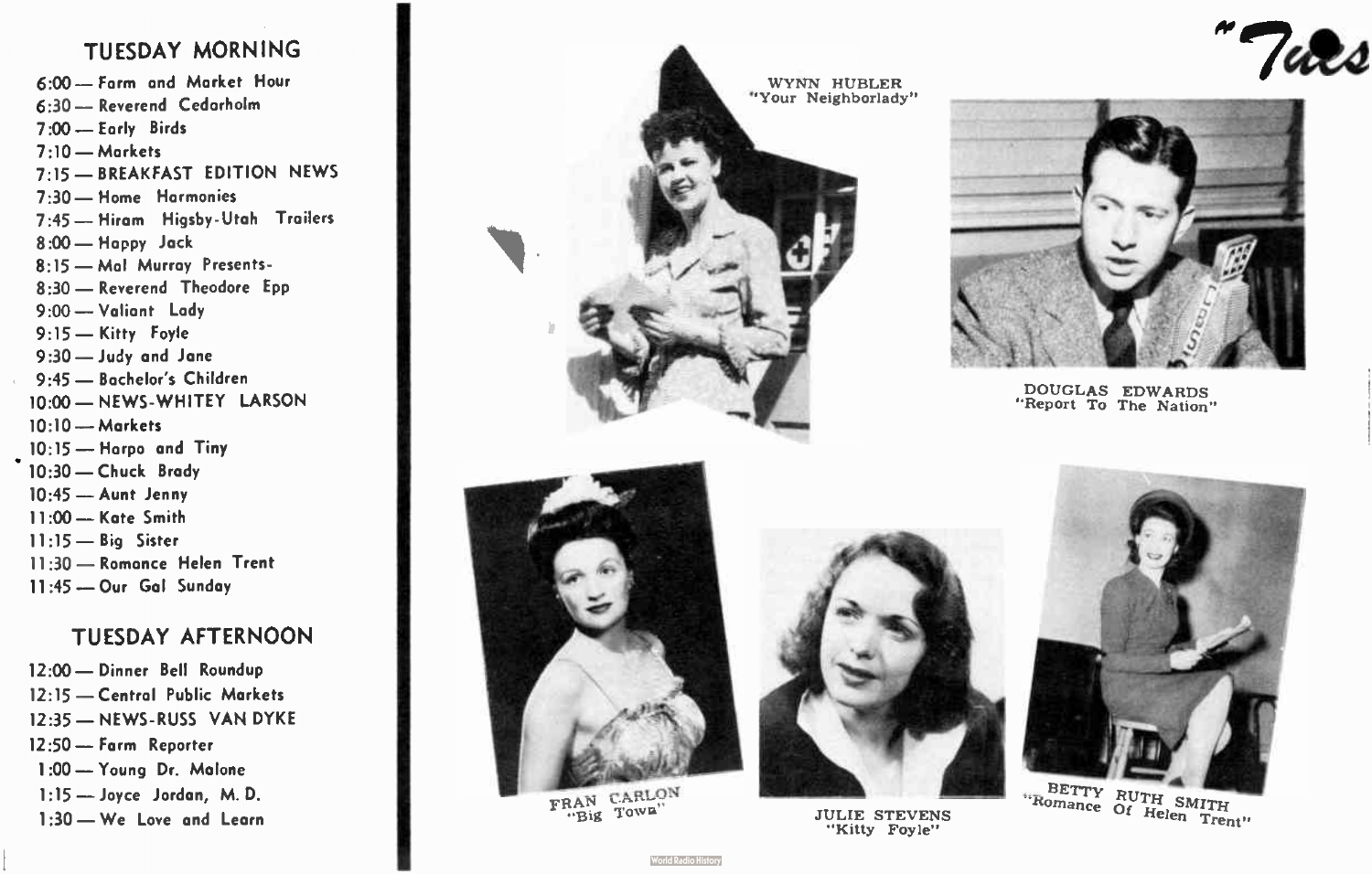



GEORGE and GRACIE "Burns and Allen"





CANO<sup>V</sup> <sup>A</sup> JUDY shoW Canova ..JudY ED SULLIVAN



"Mennen's"



"American Melody CHIESA

#### TUESDAY AFTERNOON (Continued)

1:45 — Goldberg's 2:00 — Brave Tomorrow 2:15 — Life Can be Beautiful 2:30 — Mo Perkins 2:45 — YOUR DAYTIME REPORTER 3:00 — Home Front Reporter 3:25 — Your Neighbor Lady 4:00 — Reverend Mars 4:30 — Miller Sisters 4:45 — American Women 5:00 — To Your Good Health 5:15 — EDWIN C. HILL 5:30 — Jock Armstrong 5:45 — WORLD TODAY 5:55 — JOSEPH C. HARSCH

## TUESDAY EVENING

6:00 — Marian Matthews 6:15 — NEWS- WHITEY LARSON 6:30 — American Melody Hour 7:00 — Big Town 7:30 — Judy Canova 7:55 — NEWS- BILL HENRY 8:00 — Burns and Allen 8:30 — REPORT TO THE NATION 9:00 — Ed Sullivan 9:15 — Special Features 10:00 — NEWS- WHITEY LARSON 10:15 -- I Love a Mystery 10:30 to 12:05—CBS Dance Orch.-NEWS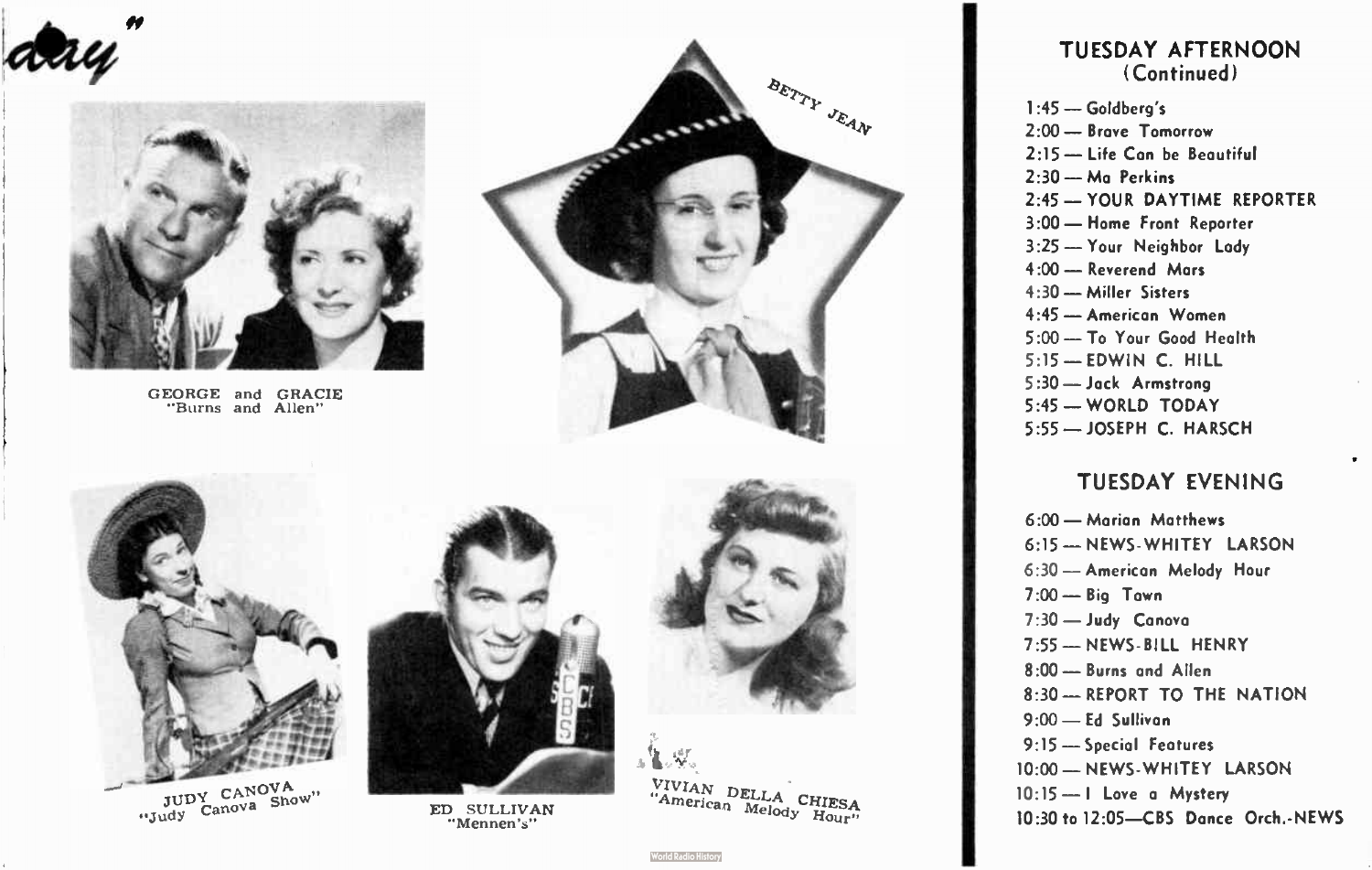#### WEDNESDAY MORNING

6:00 — Form and Market Hour 6:30 — Reverend Cedarholm 7:00 — Early Birds 7:10 — Markets 7:15 — BREAKFAST EDITION NEWS 7:30 — Home Harmonies 7:45 — Hiram Higsby-Utah Trailers 8:00 — Happy Jack 8:15 — Tune Crackers 8:30 — Reverend Theodore Epp 9:00 — Valiant Lady 9:15 — Kitty Foyle 9:30 — Judy and Jane 9:45 — Bachelor's Children 10:00 — NEWS- WHITEY LARSON 10:10 — Markets 10:15 — Harpo and Tiny 10:30 — Betty Jean 10:45 — Aunt Jenny 11:00 — Kate Smith 11:15 - Big Sister 11:30 — Romance Helen Trent 11:45 — Our Gol Sunday

# WEDNESDAY AFTERNOON

12:00 — Dinner Bell Roundup 12:15 - Central Public Morkets 12:35 — NEWS-RUSS VAN DYKE 12:50 — Farm Reporter 1:00 — Young Dr. Malone 1:15 — Joyce Jordan, M. D. 1:30 — We Love and Learn

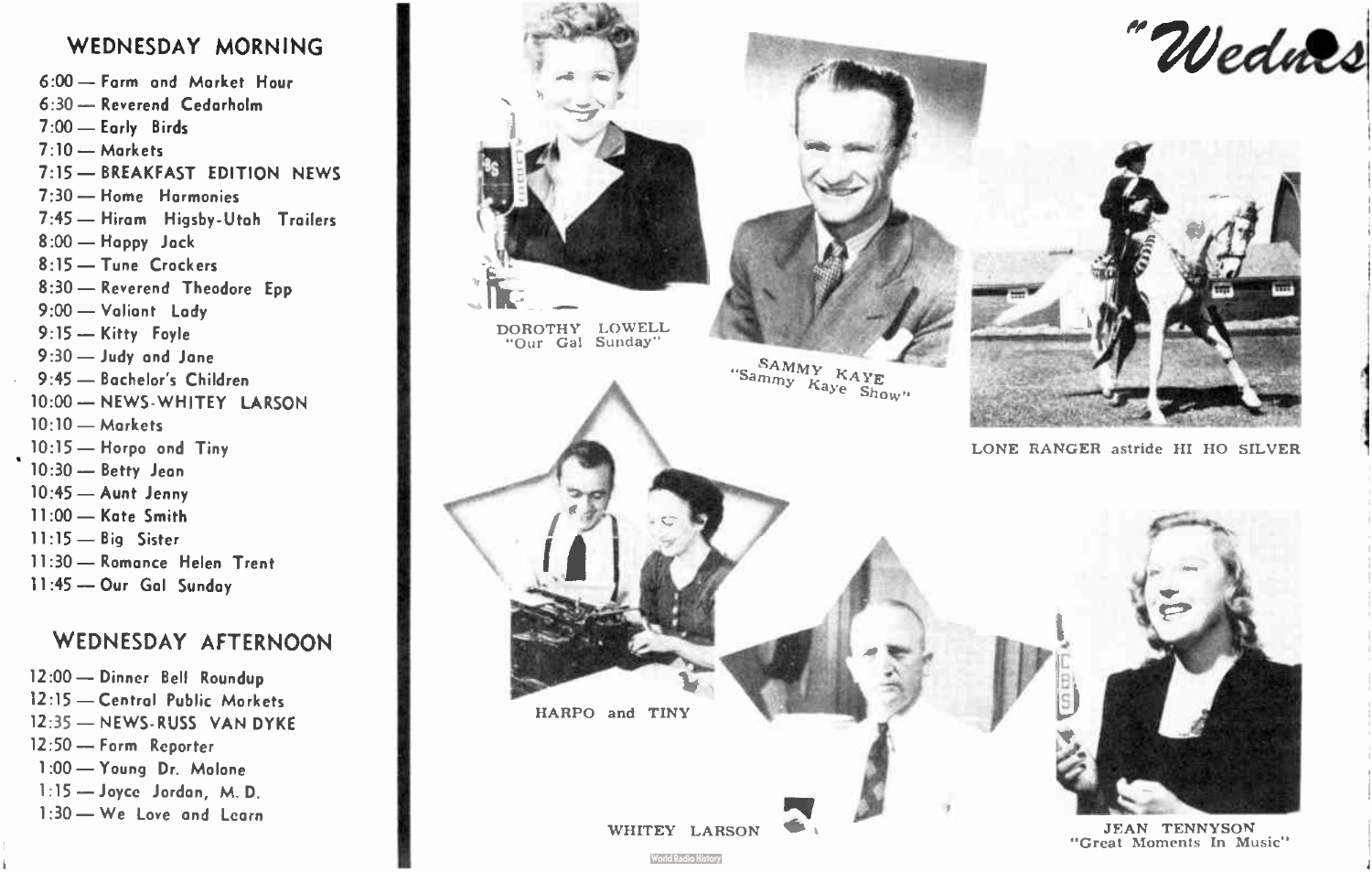

¥

٠



MEMBERS OF CAST "Young Doctor Malone"





JEAN HERSHOLT

MA PERKINS



LIONEL BARRYMORE "Mayor Of The Town"



#### WEDNESDAY AFTERNOON (Continued)

1:45 — Goldberg's 2:00 — Brave Tomorrow 2:15 — Life Can be Beautiful 2:30 — Ma Perkins 2:45 — YOUR DAYTIME REPORTER 3:00 — Home Front Reporter 3:25 — Your Neighbor Lady 4:00 — Reverend Mars 4:30 — Miller Sisters 4:45 — American Women 5:00 — Stylists 5:15 — STANLEY DIXON COMMENTS 5:30 — Jack Armstrong 5:45 — WORLD TODAY 5:55 — JOSEPH C. HARSCH

### WEDNESDAY EVENING

6:00 — Marian Matthews 6:15 — NEWS- WHITEY LARSON 6:30 — Lone Ranger 7:00 — Sammy Kaye 7:30 — Dr. Christian 7:55 — NEWS- BILL HENRY 8:00 — Mayor of the Town 8:30 — Jack Carson Show 9:00 — Great Moments in Music 9:30 — Midweek Meditations 9:45 — Soldiers of the Press 10:00 — NEWS - WHITEY LARSON 10:15 — I Love a Mystery 10:30 to 12:05—CBS Dance Orch.-NEWS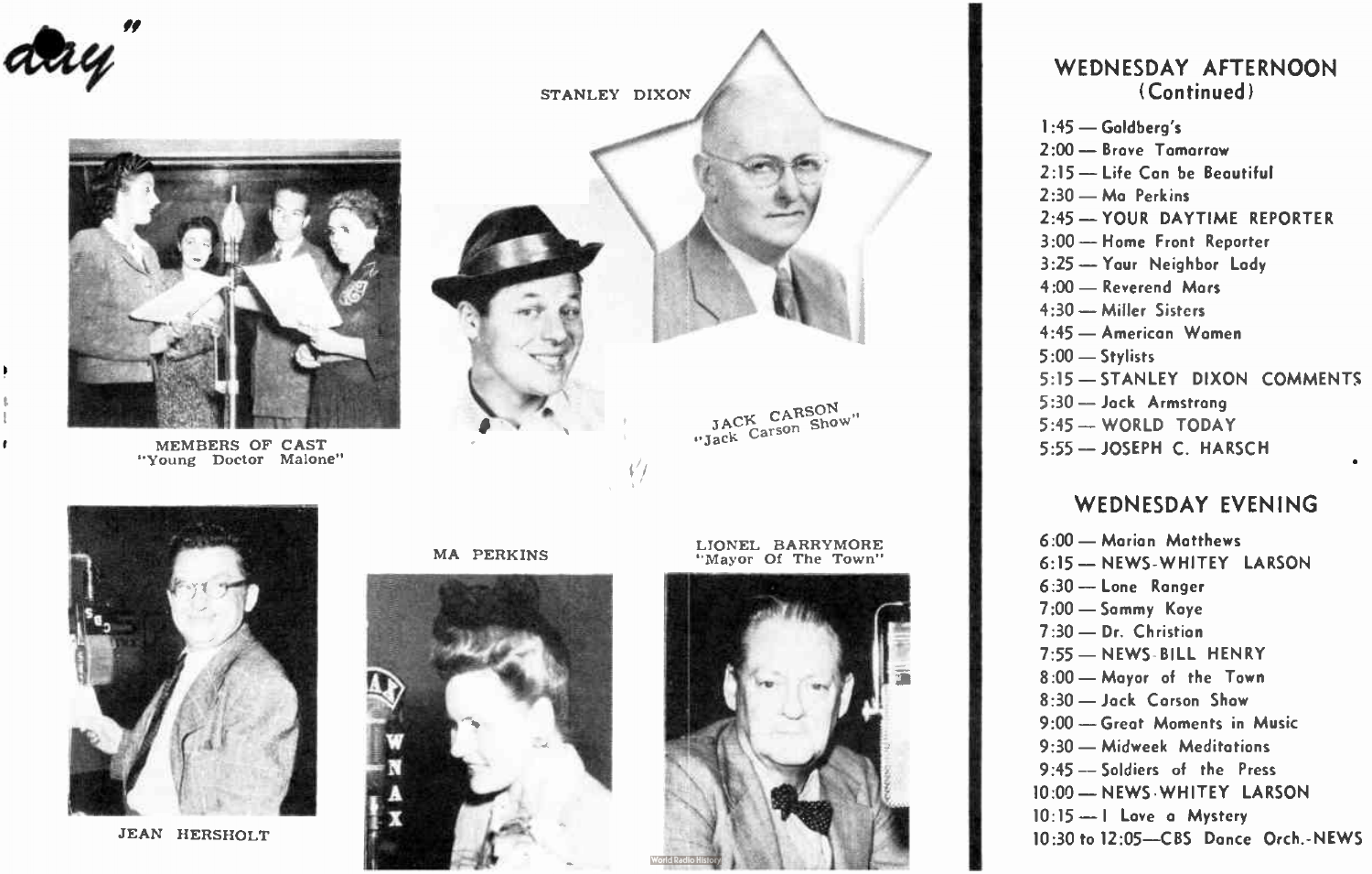## THURSDAY MORNING

6:00 — Farm and Market Hour 6:30 — Reverend Cedorholm 7:00 — Early Birds 7:10 — Markets 7:15 — BREAKFAST EDITION NEWS 7:30 — Home Harmonies 7:45 — Hiram Higsby-Utah Trailers 8:00 — Happy Jack 8:15 — Mol Murray Presents-8:30 — Reverend Theodore Epp 9:00 — Valiant Lady 9:15 — Kitty Foyle 9:30 — Judy and Jane • 9:45 — Bachelor's Children 10:00 — NEWS- WHITEY LARSON 10:10 — Markets 10:15 — Harpo and Tiny 10:30 — Chuck Brady 10:45 — Aunt Jenny I 1:00 — Kate Smith 11:15 — Big Sister 11:30 — Romance Helen Trent 11:45 — Our Gol Sunday

#### THURSDAY AFTERNOON

12:00 — Dinner Bell Roundup 12:15 — Central Public Markets 12:35 — NEWS-RUSS VAN DYKE 12:50 — Farm Reporter I:00 — Young Dr. Malone 1:15 — Joyce Jordan, M. D.  $1:30$  — We Love and Learn  $\blacksquare$  ANN SHEPHERD



MEMBERS OF CAST "I Love A Mystery"



DINAH SHORE "Dinah Shore Show"





**World Radio History** 

"Joyce Jordan, Girl Interne"



JACK MacBRYDE "The Old Ranger" "Death Valley Days"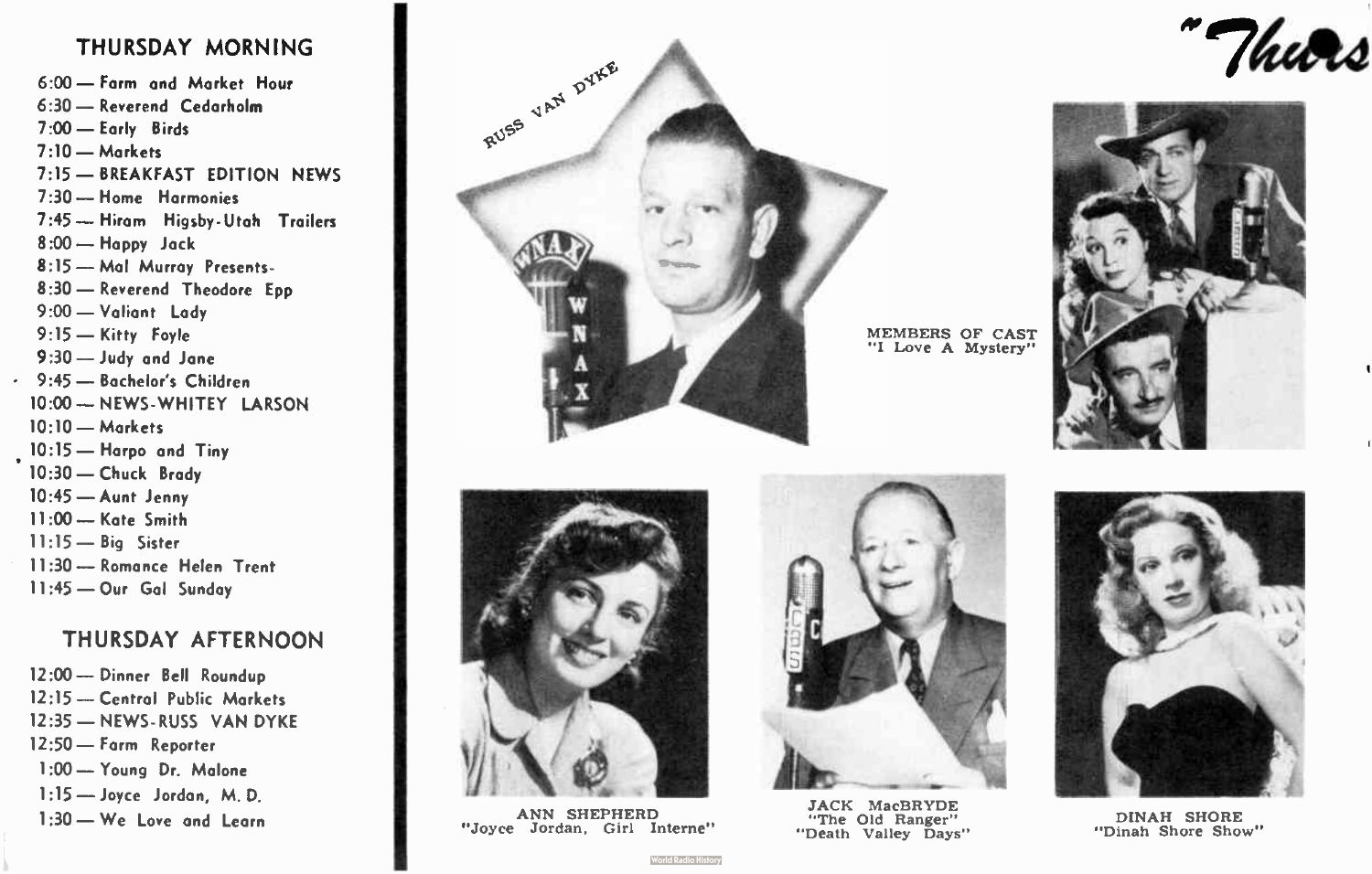



MARVIN MUELLER "The First Line"



"Life Can Be Beautiful"



MAJOR BOWES "Major Bowes Show"

THURSDAY AFTERNOON (Continued)

1:45 — Goldberg's 2:00 — Brave Tomorrow 2:15 — Life Con be Beautiful 2:30 — Ma Perkins 2:45 — YOUR DAYTIME REPORTER 3:00 — Home Front Reporter 3:25 — Your Neighbor Lady 4:00 — Reverend Mars 4:30 — Miller Sisters 4:45 — American Women 5:00 — To Your Good Health 5:15 — STANLEY DIXON COMMENTS 5:30 — Jock Armstrong 5:45 — WORLD TODAY 5:55 — JOSEPH C. HARSCH

# THURSDAY EVENING

6:00 — Marion Matthews 6:15 — NEWS- WHITEY LARSON 6:30 — Thursday Night Get- Together 7:30 — Death Valley Days 7:55 — NEWS- BILL HENRY 8:00 — Major Bowes Amateur Hour 8:30 — Dinah Shore Variety Show 9:00 — The First Line 9:30 — Here's to Romance- Dick Haymes 10:00 — NEWS- WHITEY LARSON 10:15 -- I Love a Mystery 10:30 to 12:05-CBS Dance O:ch.-NEWS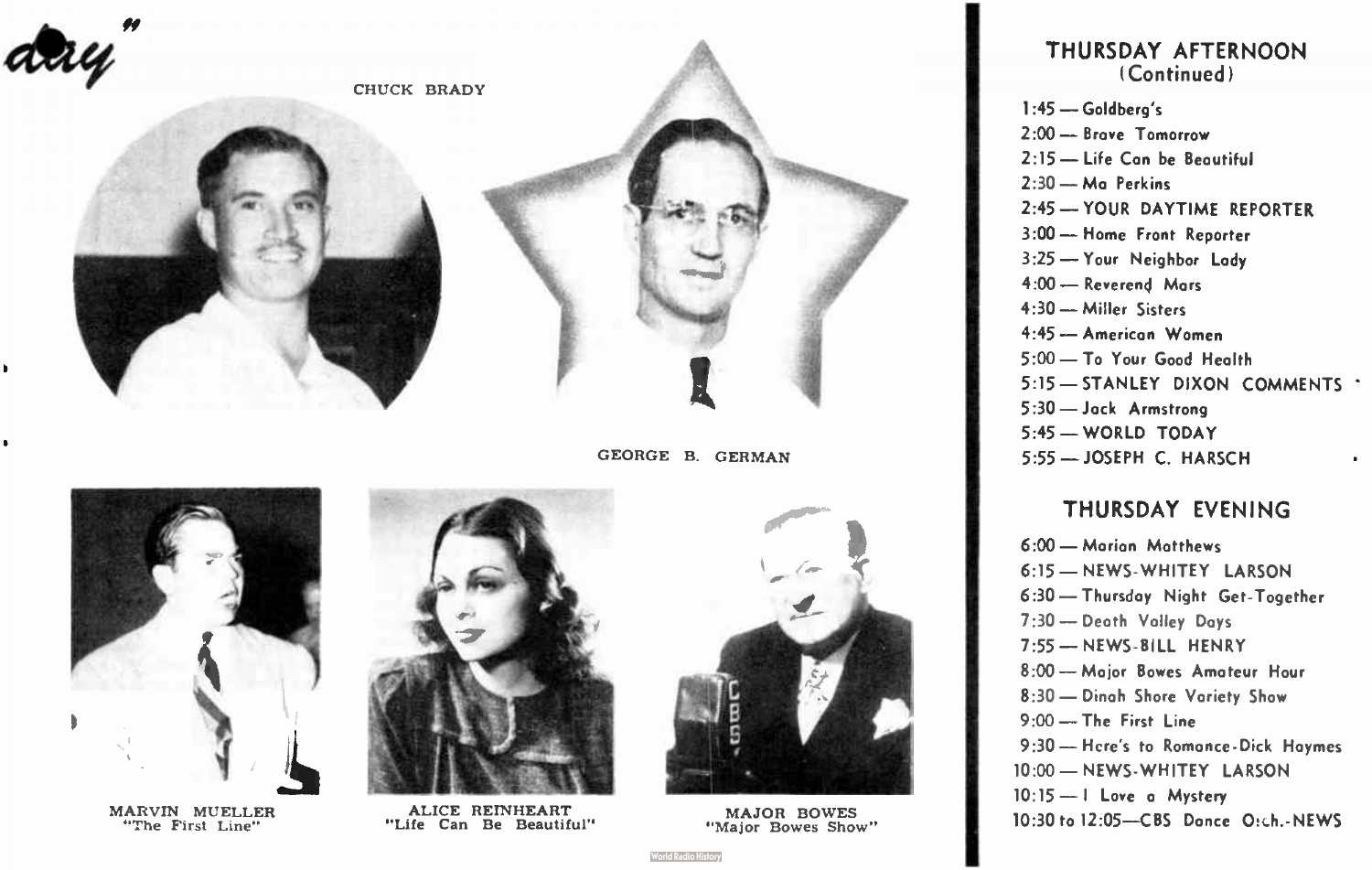#### FRIDAY MORNING

6:00 — Form and Market Hour 6:30 — Reverend Cedarholm 7:00 — Early Birds 7:10 — Markets 7:15 — BREAKFAST EDITION NEWS 7:30 — Heme Harmonies 7:45 — Hiram Higsby-Utoh Trailers 8:00 — Happy Jack 8:15 — Tune Crackers 8:30 — Reverend Theodore Epp 9:00 — Valiant Lady 9:15 — Kitty Foyle 9:30 — Judy and Jane 9:45 — Bachelor's Children 10:00 — NEWS- WHITEY LARSON 10:10 — Markets 10:15 — Harpo and Tiny  $10:30$  - Betty Jean 10:45 — Aunt Jenny 11:00 — Kate Smith 11:15 — Big Sister 11:30 — Romonce Helen Trent 11:45 — Our Gal Sunday

## FRIDAY AFTERNOON

12:00 — Dinner Bell Roundup 12:15 — Central Public Markets 12:35 — NEWS-RUSS VAN DYKE 12:50 — Farm Reporter 1:00 - Young Dr. Malane 1:15— Joyce Jordan, M. D. 1:30 — We Love and Learn



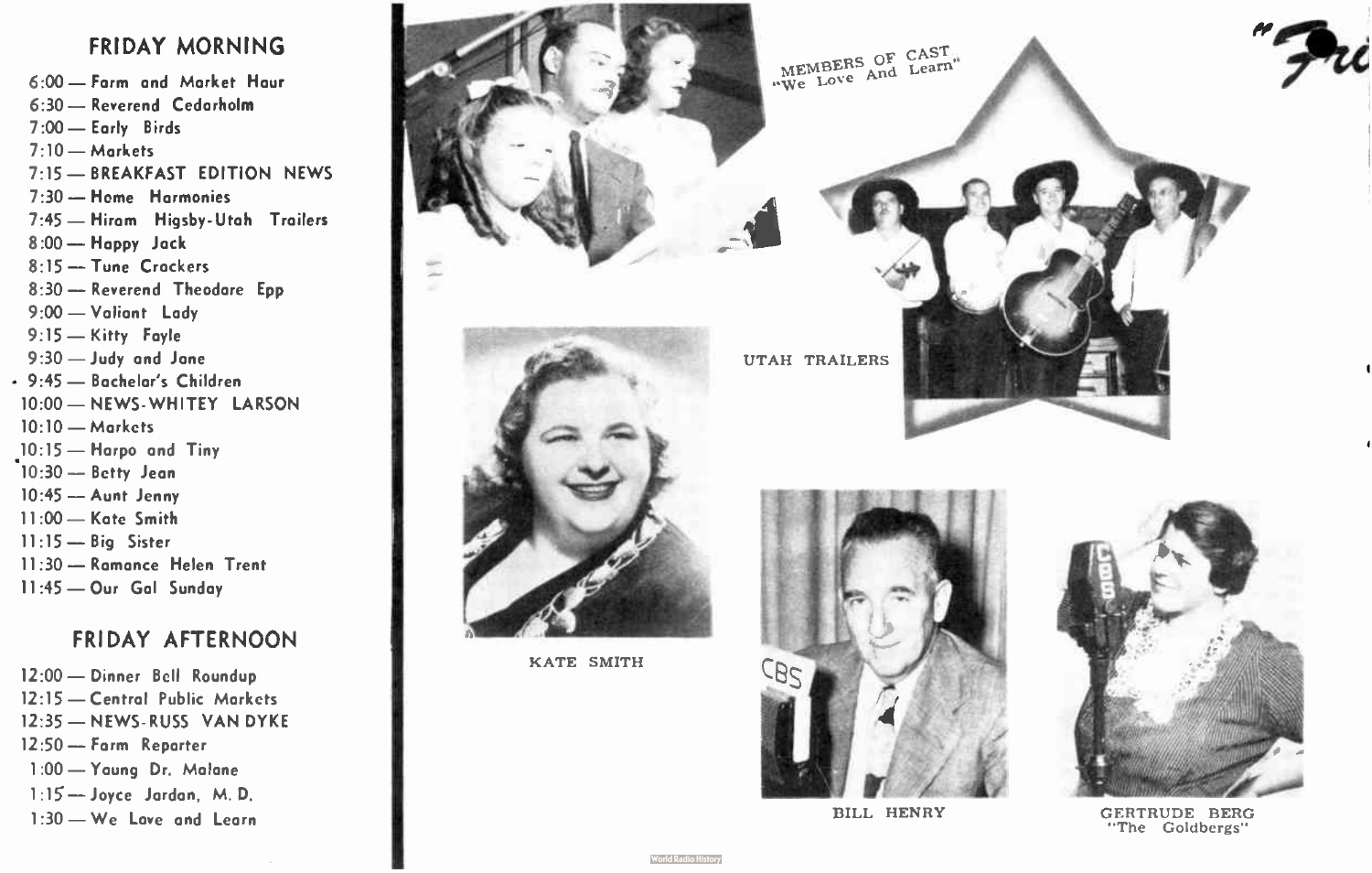

#### FRIDAY AFTERNOON (Continued)

1:45 — Goldberg's 2:00 — Brave Tomorrow 2:15 — Life Can be Beautiful 2:30 — Ma Perkins 2:45 — YOUR DAYTIME REPORTER 3:00 — Home Front Reporter 3:25 — Your Neighbor Lady 4:00 — Reverend Mars 4:30 — Miller Sisters 4:45 — American Women 5:00 — Stylists 5:15 — STANLEY DIXON COMMENTS 5:30 — Jack Armstrong 5:45 — WORLD TODAY 5:55 — JOSEPH C. HARSCH

# FRIDAY EVENING

6:00 — Marian Matthews 6:15 — NEWS- WHITEY LARSON 6:30 — Lone Ranger 7:00 — Kate Smith 7:55 — NEWS- BILL HENRY 8:00 — Philip Morris Playhouse 8:30 — That Brewster Boy 9:00 — Jimmy Durante -Gary Moore 9:30 — Stage Door Canteen 10:00 — NEWS- WHITEY LARSON 10:15 — 1 Love a Mystery 10:30 to 12:05— CBS Dance Orch - NEWS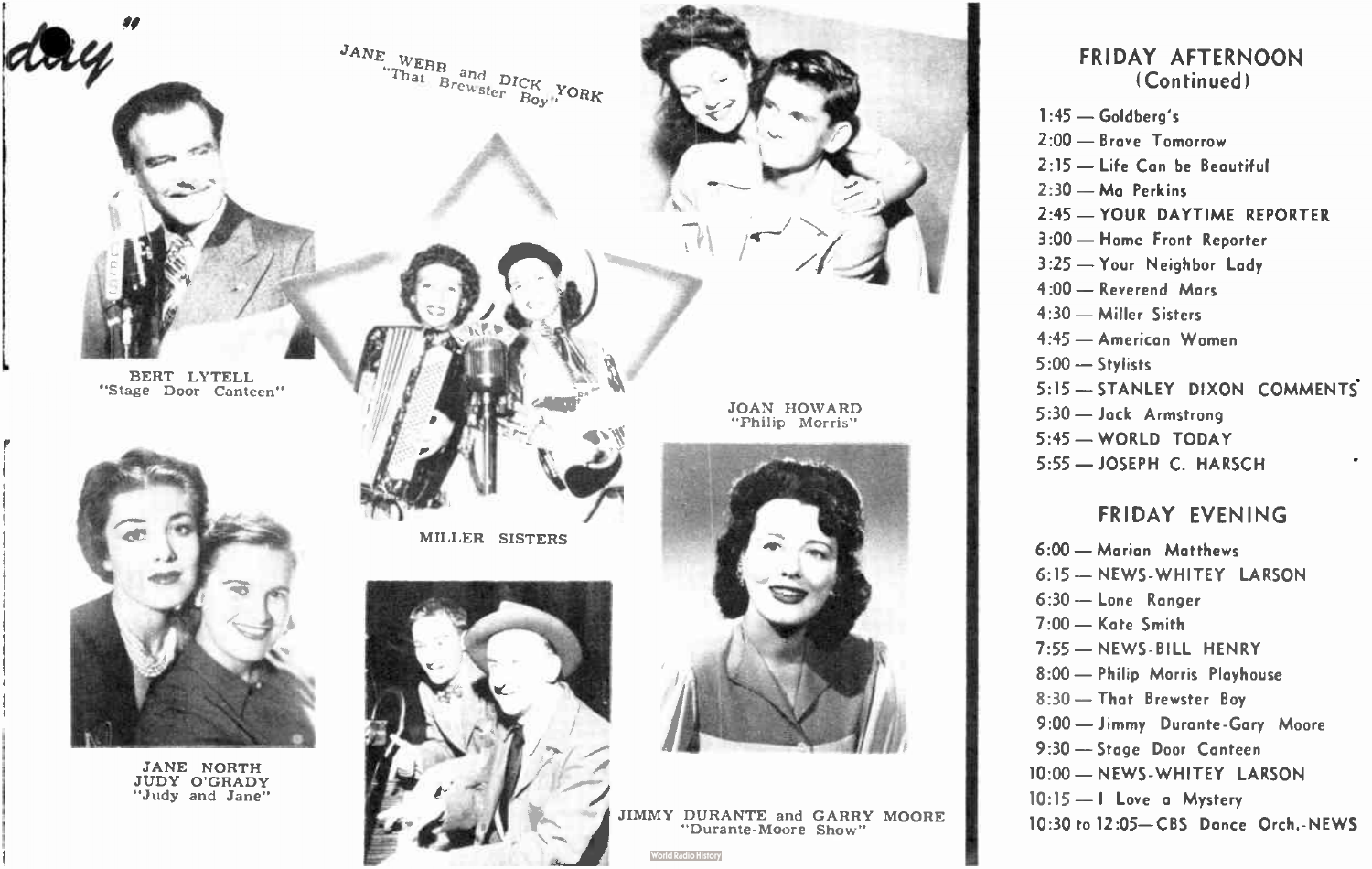# SATURDAY MORNING

6:00 — Farm and Market Hour 6:30 — Reverend Cedarholm 7:00 — Early Birds 7:15 — BREAKFAST EDITION NEWS 7:30 — Home Harmonies 7:45 - Hiram Higsby-Utah Trailers 8:00 — Happy Jack 8:15 — George H. Lee Show 8:30 — Reverend Theodore Epp 9:00 — Circle B Dude Ranch 9:30 — Your Neighbor Lady • 10:00 — NEWS- WARREN SWEENEY 10:05 — Let's Pretend 10:30 — Fashions in Rations 11:00 — Theatre of Today 11:30 — Of Interest to Women 12:00 — Melodiers SATURDAY AFTERNOON 12 : 15 — We Belong

 $\bullet$ 

12:35 — NEWS-RUSS VAN DYKE

12:50 -- Farm Reporter **REV.** CEDARHOLM REV. CLARK







"Satur



FRANK SINATRA "Hit Parade"



REV. J. H. MARS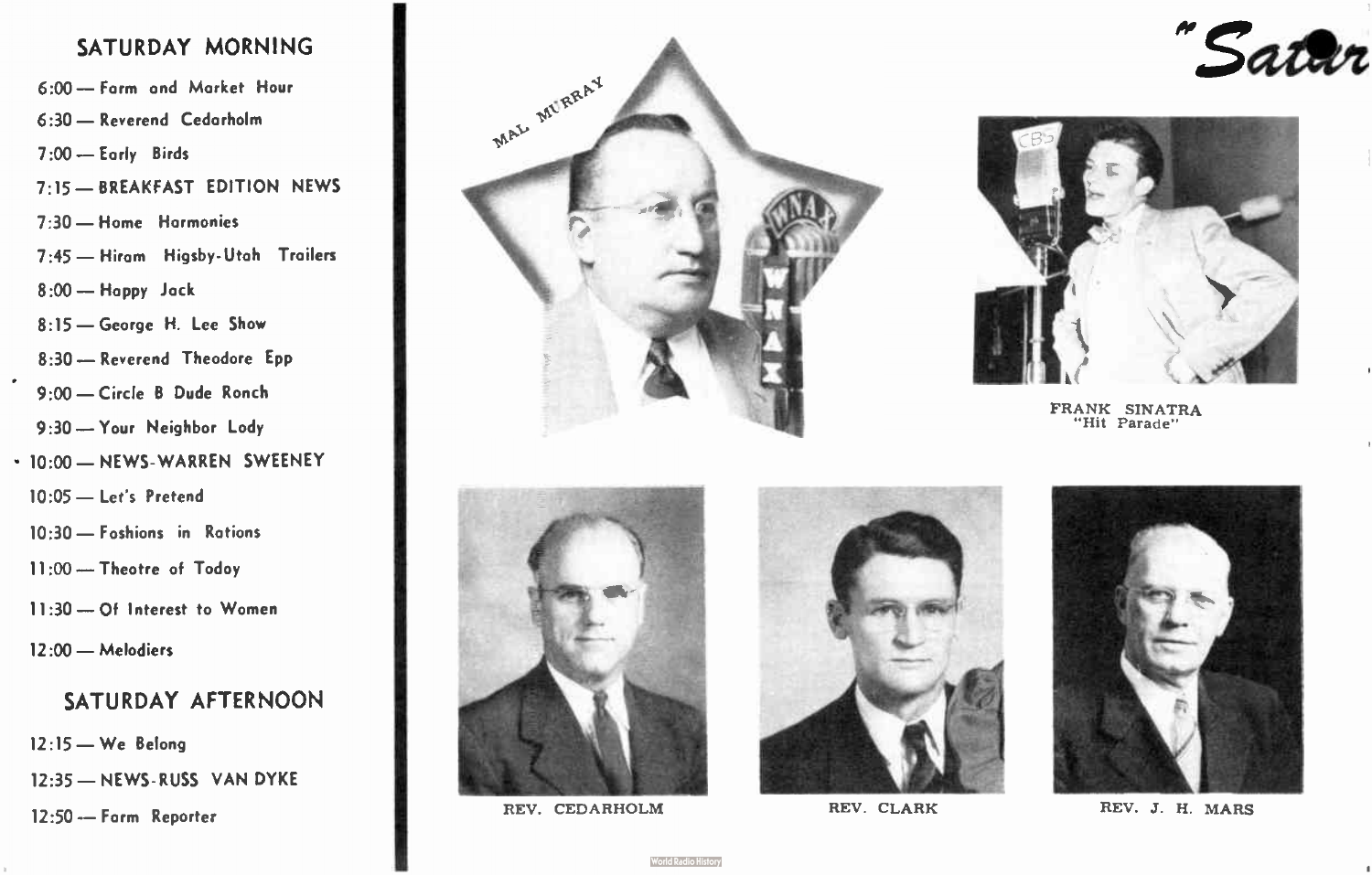|   | * | ★.<br>We solute these WNAX falks, each                                                                                | 大 | ★ ★ | - ★                                                         | ★ |
|---|---|-----------------------------------------------------------------------------------------------------------------------|---|-----|-------------------------------------------------------------|---|
|   |   | represented by a star an our Service Flag,<br>and express the hape that they and<br>every ather bay will be hame saan |   |     |                                                             |   |
|   |   | ROBERT TINCHER<br>LUTHER HILL                                                                                         |   |     | ARNOLD BACON<br>FRED GREENLEE                               | ≯ |
|   |   | JACK CHASE<br>DON O'BRIEN<br><b>BERT DUNHAM</b>                                                                       |   |     | EDWARD MITCHELL<br>(EDDIE MARTIN)<br>WILLIAM S. SANFORD     | ∗ |
| × |   | (ZEKE MARTIN)<br><b>RALPH BATES</b><br><b>HAROLD BURT</b>                                                             |   |     | <b>DEAN EKERN</b><br>CHRIS MACK<br><b>LYNN EDWARDS</b>      | ≯ |
|   |   | <b>GERALD BURT</b><br>ARDEN SWISHER<br><b>ABNER GEORGE</b>                                                            |   |     | <b>HARLAN FISHER</b><br>RICHARD BAILEY, JR.<br><b>WAVES</b> | × |
|   |   | LEROY HABERMAN                                                                                                        |   |     | HAZEL DOWLING<br>÷                                          |   |



JIM McWILLIAMS "Correction Please"



 $\cdots$ 

day

REV. EPP



RANALD MacDOUGALL "Man Behind The Gun"



BOB HAWK "Thanks To The Yanks"

#### SATURDAY AFTERNOON (Continued)

1:00— Reverend E. M. Clark

1:30 — Football

4:30 — Reverend Mors

5:00 — To Your Good Health

5:15 — STANLEY DIXON COMMENTS

5:30 — 4-H Roundup

5:45— WORLD TODAY

#### SATURDAY EVENING

6:00 — Dateline-

6:15 — NEWS- WHITEY LARSON

6:30 — Thonks to the Yanks

7:00 — Dick Powell -Campana Serenade

7:30 — Inner Sanctum Mysteries

7:55 — NED CALMER

8:00 — Your Hit Parade

8:45 — Mon Behind the Gun

9:15 — Correction, Please

9:45— Parade of Features

10:00 — NEWS- WHITEY LARSON

10:15 to 12:05—CBS Dance Orch.-NEWS